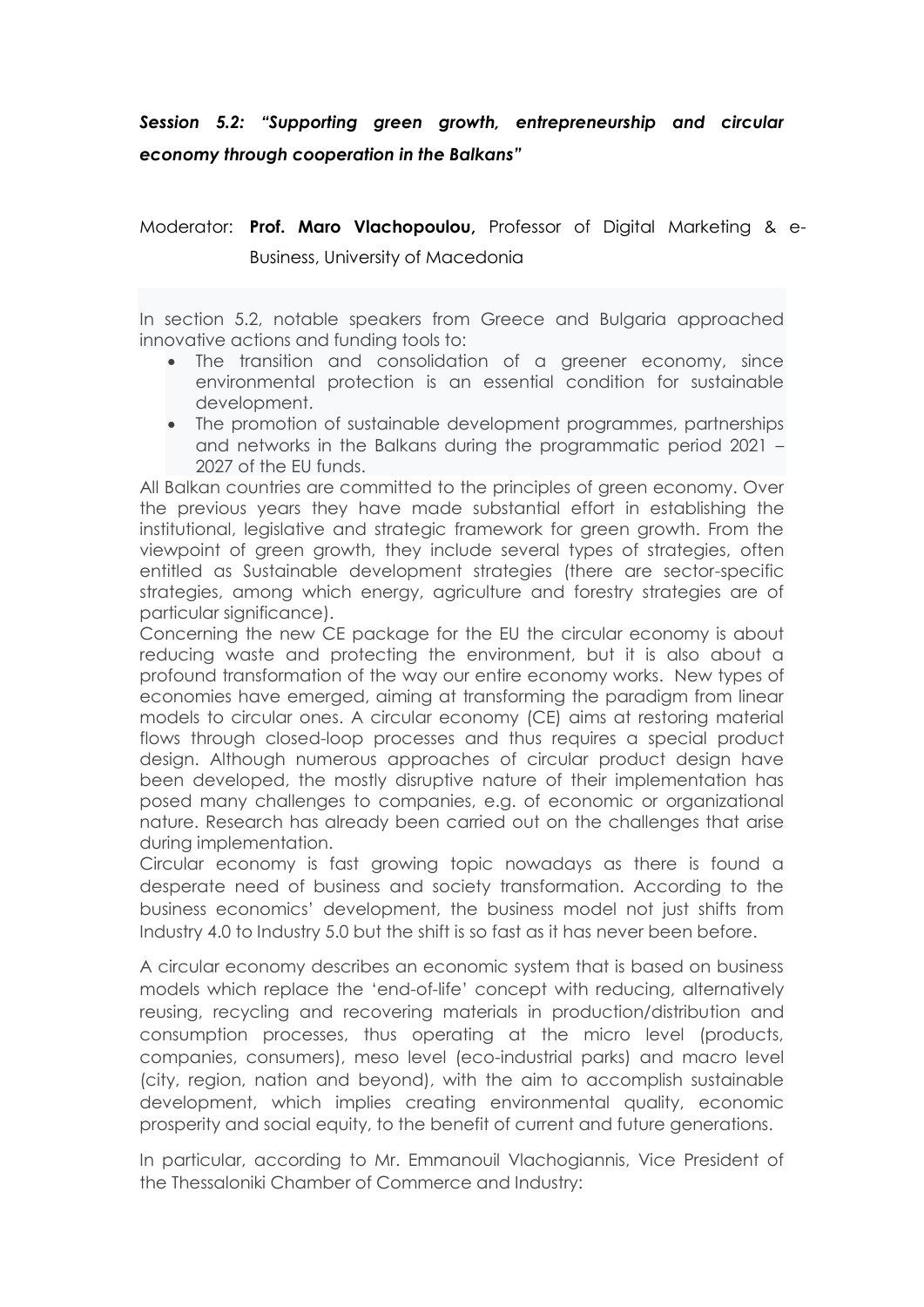"Dissemination of information on opportunities presented for the exploitation of technological innovations and the realization of business collaborations is a necessary action of public policy to prevent climate change and promote the circular economy. It is crucial to adopt digital tools by creating appropriate platforms for counseling and training, so that knowledge can be utilized. These platforms must be open to businesses in South East Europe. The training should not stop at the border, but should be constantly expanded with the cooperation of the institutions and the osmosis of the trainees. We are still in the process of a sustainable approach and the possibility of making the wrong choices is always present. By no means should this risk be an alibi for abandoning this path."

Professor Petar Petrov Phd from the Bulgarian University of Forestry, who is involved in relevant research and programs, then referred to the factors that support the development of the circular economy model, as well as the expected benefits. The EU priority areas for the circular economy are:

- **food products and household food waste:**
- **fast-moving goods and wastes from industrial beverage production;**
- packaging and packaging waste;
- electrical and electronic waste:
- $\blacksquare$  textile products and textile waste;
- **furniture and waste from furniture production;**
- **Construction waste:**
- **vehicle.**

He then analyzed industrial symbiosis as an innovation in the circular economy that allows the use of waste or by-products from one industry to another and presented examples of such applications in Bulgaria. Summarizing his presentation Mr. Petrovmentioned that: Industrial symbiosis as a novel part of circular economy have great potential for green growth and environmental friendly entrepreneurship. The reuse and utilization of byproducts in net of collaborating companies is a precondition for practical implementation of industrial symbiosis. The overall participation of business, science and government will boost industrial symbiosis. Key element in promoting the cross-border industrial symbiosis in the Balkans is adequate and consistent regulatory base.

This was followed by a discussion and proposals on the strengthening of green entrepreneurship and circular economy programs through European cooperation programs of public bodies, private bodies and companies, as well as research centers and universities for the period 2021-27.

Finally, it was suggested to create a hub unit at **the Ministry of Interior Sector Macedonia – Thrace,** based in Thessaloniki for coordination and cooperation in the Balkans, in order to lead companies, governments, research institutions